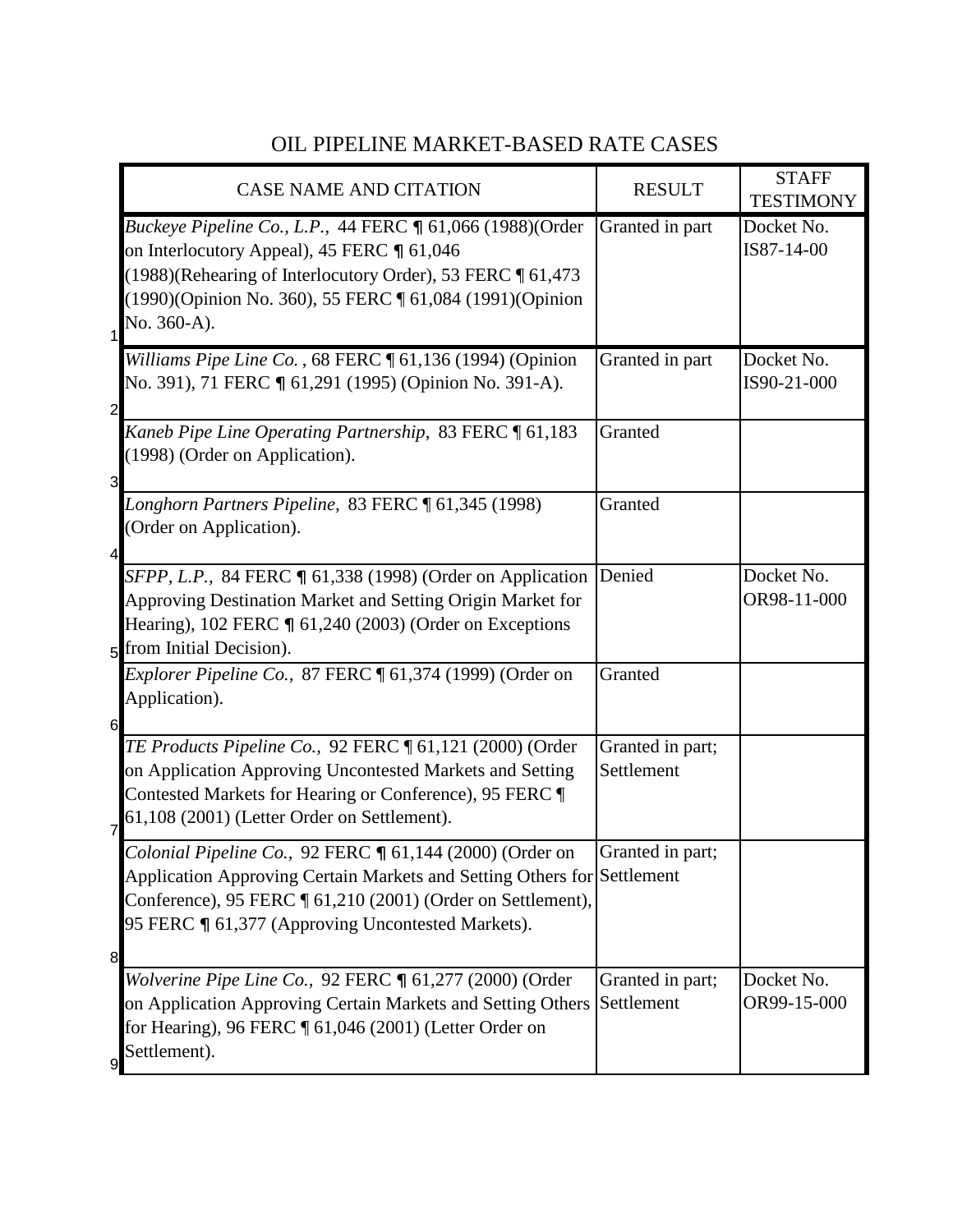|    | Chevron Pipe Line Co., $95$ FERC $\P$ 61,111 (2001) (Letter<br>Order on Settlement).                                                                                                                                                                                                                                                                                                                                                                                                                                                                                                  | Settlement                                                           |                           |
|----|---------------------------------------------------------------------------------------------------------------------------------------------------------------------------------------------------------------------------------------------------------------------------------------------------------------------------------------------------------------------------------------------------------------------------------------------------------------------------------------------------------------------------------------------------------------------------------------|----------------------------------------------------------------------|---------------------------|
| 10 |                                                                                                                                                                                                                                                                                                                                                                                                                                                                                                                                                                                       |                                                                      |                           |
| 11 | Marathon Ashland Pipe Line, LLC, 96 FERC 1 61,263 (2001) Granted<br>(Order on Application).                                                                                                                                                                                                                                                                                                                                                                                                                                                                                           |                                                                      |                           |
| 12 | West Shore Pipe Line Co., 100 FERC ¶ 61,001 (2002) (Order<br>on Application).                                                                                                                                                                                                                                                                                                                                                                                                                                                                                                         | Granted                                                              |                           |
| 13 | Rocky Mountain Pipeline System LLC, 103 FERC 161,108<br>(2003) (Order on Application Setting Matter for Hearing).                                                                                                                                                                                                                                                                                                                                                                                                                                                                     | Settlement;<br>Application<br>Withdrawn                              |                           |
| 14 | Shell Pipeline Co. L.P., 103 FERC ¶ 61,236 (2003) (Order on<br><b>Application Approving Uncontested Markets and Setting</b><br>Contested Markets for Hearing), 107 FERC ¶ 63,021 (2004)<br>(Order Accepting Withdrawal).                                                                                                                                                                                                                                                                                                                                                              | Granted in part;<br>Application<br>withdrawn                         | Docket No.<br>OR02-10-000 |
| 15 | Sunoco Pipeline, L.P., 114 FERC ¶ 61,036 (2006) (Order on<br>Application Approving Certain Markets and Setting Others for Settlement<br>Hearing), 118 FERC ¶ 61,266 (2007) (Letter Order on<br>Settlement).                                                                                                                                                                                                                                                                                                                                                                           | Granted in part;                                                     | Docket No.<br>OR05-7-000  |
| 16 | Magellan Pipeline Co., L.P., 128 FERC ¶ 61,278 (2009)<br>(Order on Application)                                                                                                                                                                                                                                                                                                                                                                                                                                                                                                       | Granted                                                              |                           |
| 17 | Magellan Pipeline Co., L.P., 132 FERC ¶ 61,016 (2010)<br>Order on Application Approving Certain Markets and Setting<br>Others for Hearing), 137 FERC ¶ 61,222 (2011) (Letter Order<br>on Settlement).                                                                                                                                                                                                                                                                                                                                                                                 | Granted in part;<br>Settlement                                       | Docket No.<br>OR10-6-000  |
|    | Mobil Pipeline Co., 121 FERC ¶ 61,268 (2007) (Order on<br>Application Approving Destination Market and Setting Origin after Hearing,<br>Market for Hearing), 133 FERC ¶ 61,192 (2010) (Order on<br>Exceptions from Initial Decision Denying Application), Mobil Remanded by<br>Pipeline Co. v. FERC, 676 F.3d 1098 (D.C. Cir. 2012)<br>(Reversing Commission Denial of Application and<br>Remanding), Mobil Pipe Line Co., 140 FERC ¶ 61,104<br>(2012) (Order on Remand Granting Application), 142 FERC ¶<br>61,175 (2013) (Order Denying Rehearing and Request to<br>Reopen Record). | Denied by FERC<br>Reversed and<br>D.C. Cir.,<br>Granted on<br>Remand | Docket No.<br>OR07-21-000 |
| 18 |                                                                                                                                                                                                                                                                                                                                                                                                                                                                                                                                                                                       |                                                                      |                           |